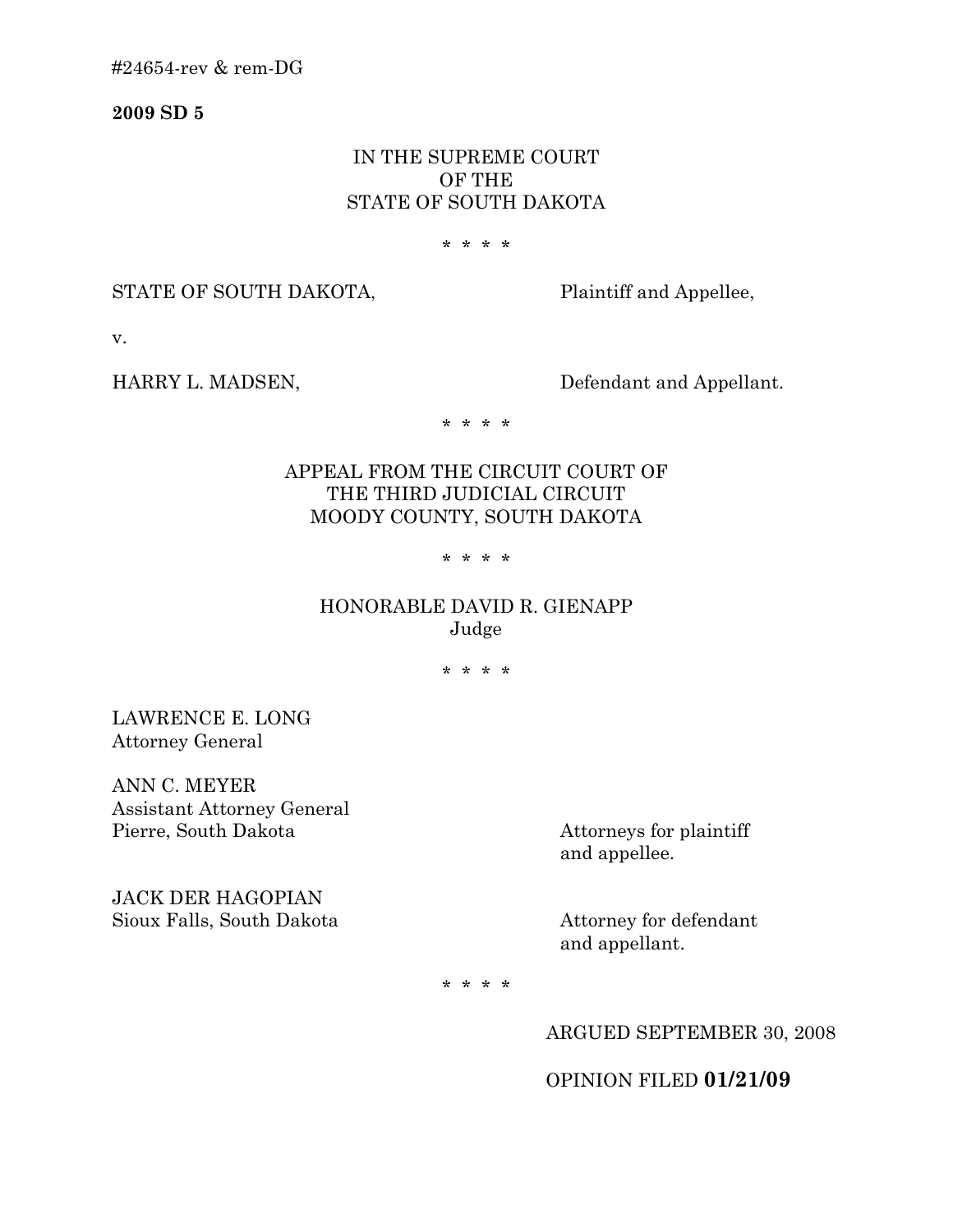$\overline{a}$ 

### GILBERTSON, Chief Justice

[¶1.] Defendant was arrested and convicted for drug-related crimes using evidence seized by security guards at a hotel owned and operated by the Flandreau Santee Sioux Tribe. Defendant claimed the search violated either the Indian Civil Rights Act, or the Fourth Amendment, and that the evidence seized should be suppressed. The circuit court denied Defendant's motion to suppress the evidence. We reverse and remand.

## **FACTS**

[¶2.] On January 12, 2007, the Defendant Harry L. Madsen (Madsen) rented a hotel suite at the Royal River Casino and Hotel in Flandreau, South Dakota. Madsen invited friends to his room including Benjamin Carter (Carter) and Matthew Leiss. The two friends were not registered guests of the hotel, did not have a key to the room, and were not staying overnight in the room.

[¶3.] The Royal River Casino Hotel is owned and operated by the Flandreau Santee Sioux Tribe.<sup>[1](#page-1-0)</sup> The tribe hires tribal members as security guards for the protection of casino and hotel assets, and watch for any unlawful activity or unruly behavior. Security guards carry company-owned and issued firearms, ammunition, and handcuffs while on duty, and follow the casino and hotel's internal procedures for reporting unusual situations to a security captain before summoning local law

<span id="page-1-0"></span><sup>1.</sup> It is unclear from the record whether the Tribe itself operates the casino and hotel, or whether it maintains an operating contract with a third party. However, whether operated directly by the Tribe or by a third party on behalf of the Tribe, the casino is authorized under the Indian Gaming Regulation, 25 USC § 2701(5), which permits Indian tribes to operate gaming operations under specified conditions.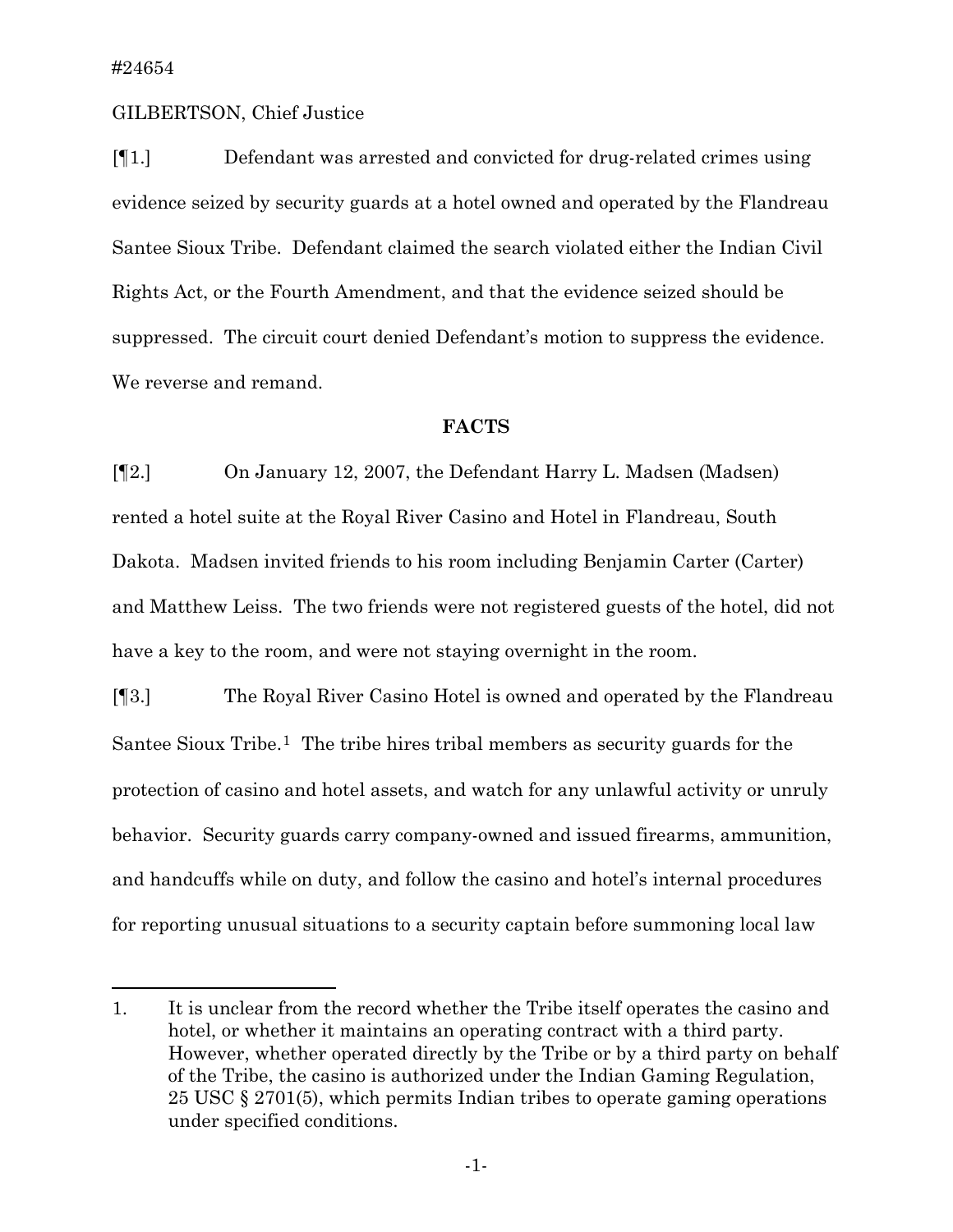enforcement for criminal matters. Security guards do not have authority to conduct an arrest on tribal property, only to detain suspected violators until law enforcement arrives.

[¶4.] Shortly after midnight on January 13, 2007, security captain Robert Long Crow (Long Crow) received a report from two security guards who had been escorting a guest back to a room on the third floor. The security guards reported they could smell a "very strong odor of marijuana" emanating from a room on the third floor, which was subsequently identified as Madsen's suite. Long Crow, wearing his casino-issued uniform and firearm, exited the elevator on the third floor and detected a strong odor of raw marijuana. He could also hear male voices and the loud noise of a television coming from the suite. Long Crow approached the suite, stuck his nose up against the door, and determined that Madsen's suite was the source of the odor.

[¶5.] Long Crow, now in the company of two other security guards, placed his finger over the peephole and knocked on the door. Long Crow intended to gain access to the room first by ruse, and if entry was not permitted he intended to use a master key and a crash bar to open the door by force. Benjamin Carter (Carter) opened the door four or five inches and Long Crow told him of a non-existent noise complaint as a ruse to get Carter to open the door. Carter denied Long Crow entry and attempted to close the door. Long Crow had placed his foot over the threshold while speaking with Carter, and pushed the door back toward Carter. Carter then said "go ahead and come on in," and Long Crow and one of the security guards entered the living room of the hotel suite. The security guard made a sweep of the

-2-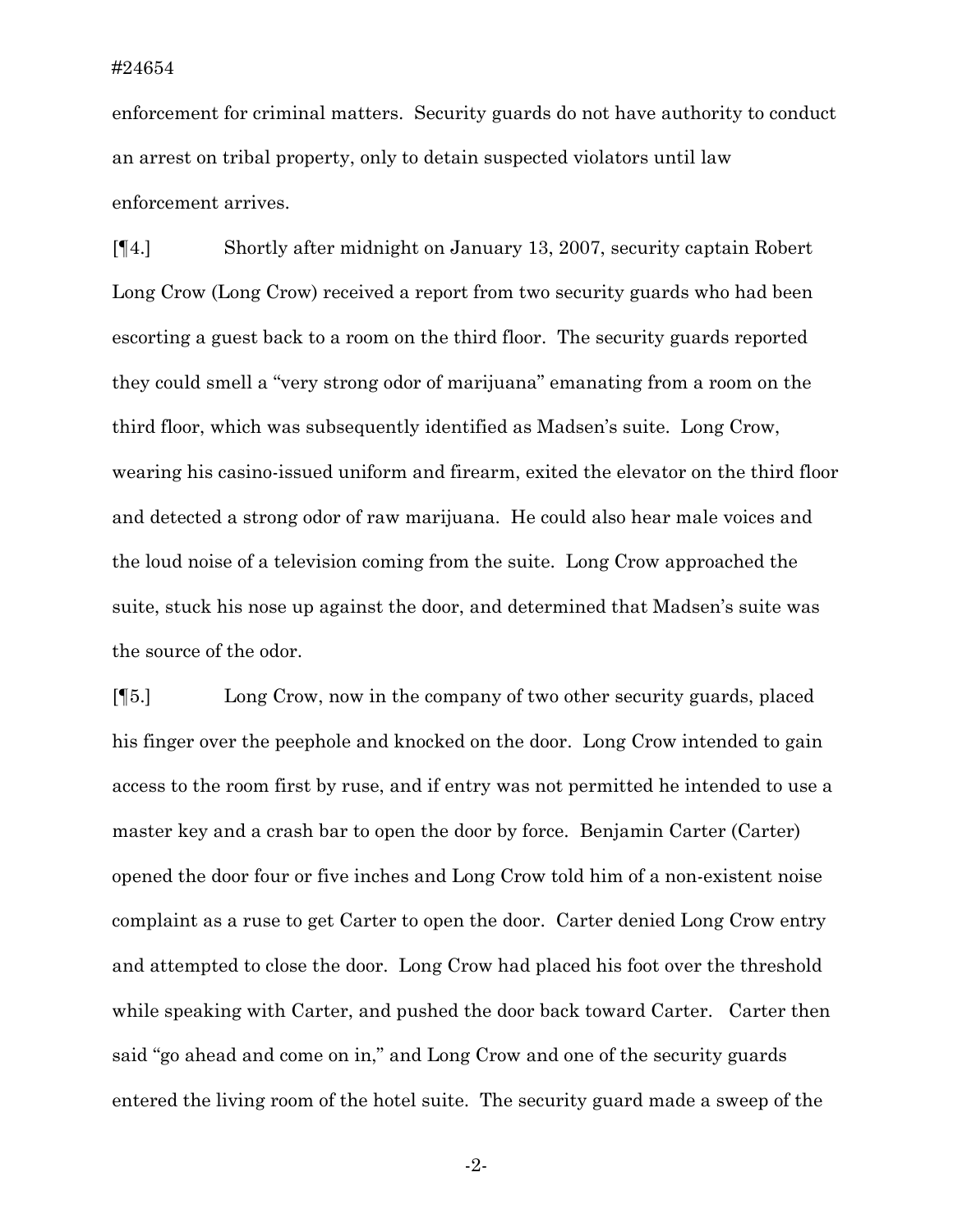living room, while Long Crow walked toward what he thought at the time was a syringe but turned out to be a small screwdriver. During the security sweep, one of the guards discovered a marijuana bud the size of a quarter on the carpet next to a coffee table. The security guards did not search the bedroom or the bathroom, as the doors to these rooms were closed.

[¶6.] Long Crow and the security guards placed all three men in casino issued handcuffs and led them to the hotel lobby to await the arrival of local law enforcement. All three men denied being the registered guest during this time. Each claimed that they were a friend of the hotel guest and had intended to stay for a few hours before leaving.

[¶7.] Mike Eisenbarth (Eisenbarth) of the City of Flandreau Police Department arrived at the hotel lobby, and was informed of the circumstances of the detention. Eisenbarth was shown the marijuana bud. Eisenbarth then searched the three men before transferring them from the casino's handcuffs to police department handcuffs. While searching Madsen's pockets, Eisenbarth discovered six nine-millimeter pistol rounds and \$2,500.00 in cash. Eisenbarth also obtained the driver's licenses of the three men and eventually was able to determine Madsen's identity and that the hotel suite was registered to Madsen.

[¶8.] Eisenbarth then filed an affidavit with the circuit court along with a request for a warrant to search Madsen's hotel suite and car. In the affidavit, Eisenbarth recounted Long Crow's report on the search of the room, stated his opinion that the item found by Long Crow and his staff was a marijuana bud, and recounted Eisenbarth's discovery of the cash and ammunition on Madsen. After a

-3-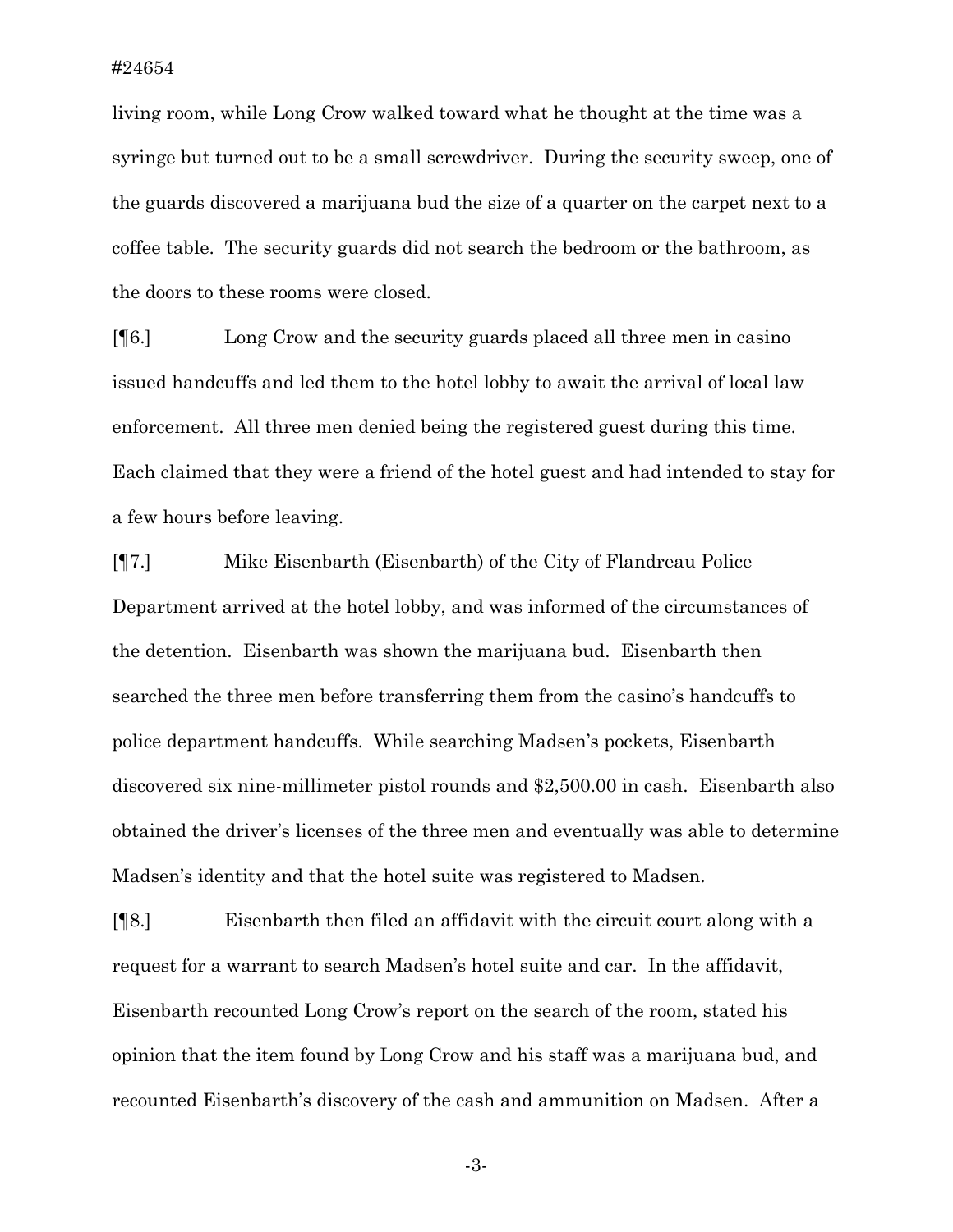warrant issued, Eisenbarth searched Madsen's suite and discovered a bag that contained eight baggies of raw marijuana, two packets of methamphetamine, one spoon, four knives, and a Chinese throwing star. A search of Madsen's car revealed some hypodermic needles, a container of a suspicious white substance, and a bottle of pills without a prescription label. A urine sample collected from Madsen tested positive for cocaine, methamphetamine, and marijuana.

[¶9.] Madsen's pretrial motion to suppress all evidence collected by Eisenbarth was denied by the circuit court. Madsen's renewed motion to suppress was also denied. The circuit court found that the Indian Civil Rights Act applied to the matter, as the incident occurred in Indian country. The circuit court also found that the Royal River Casino and Hotel were owned by the Tribe, and operated either by the Tribe or under a third-party management contract. The circuit court then found that Long Crow and his security guards were acting as private citizens rather than as agents of the State or the Tribe when they conducted the search of Madsen's hotel suite. Finally, the circuit court concluded that the prohibition against unreasonable searches and seizures did not apply to Long Crow and his security guards given their status as private citizens. The circuit court did not make any findings concerning whether Carter was authorized to and willingly gave consent to the search of Madsen's hotel suite.

[¶10.] After a bench trial on the matter, Madsen was sentenced to two, concurrent, six-year sentences for possession of controlled substances (methamphetamine and cocaine); a three-year sentence for intent to distribute marijuana to be served consecutive to the controlled substance counts; a suspended

-4-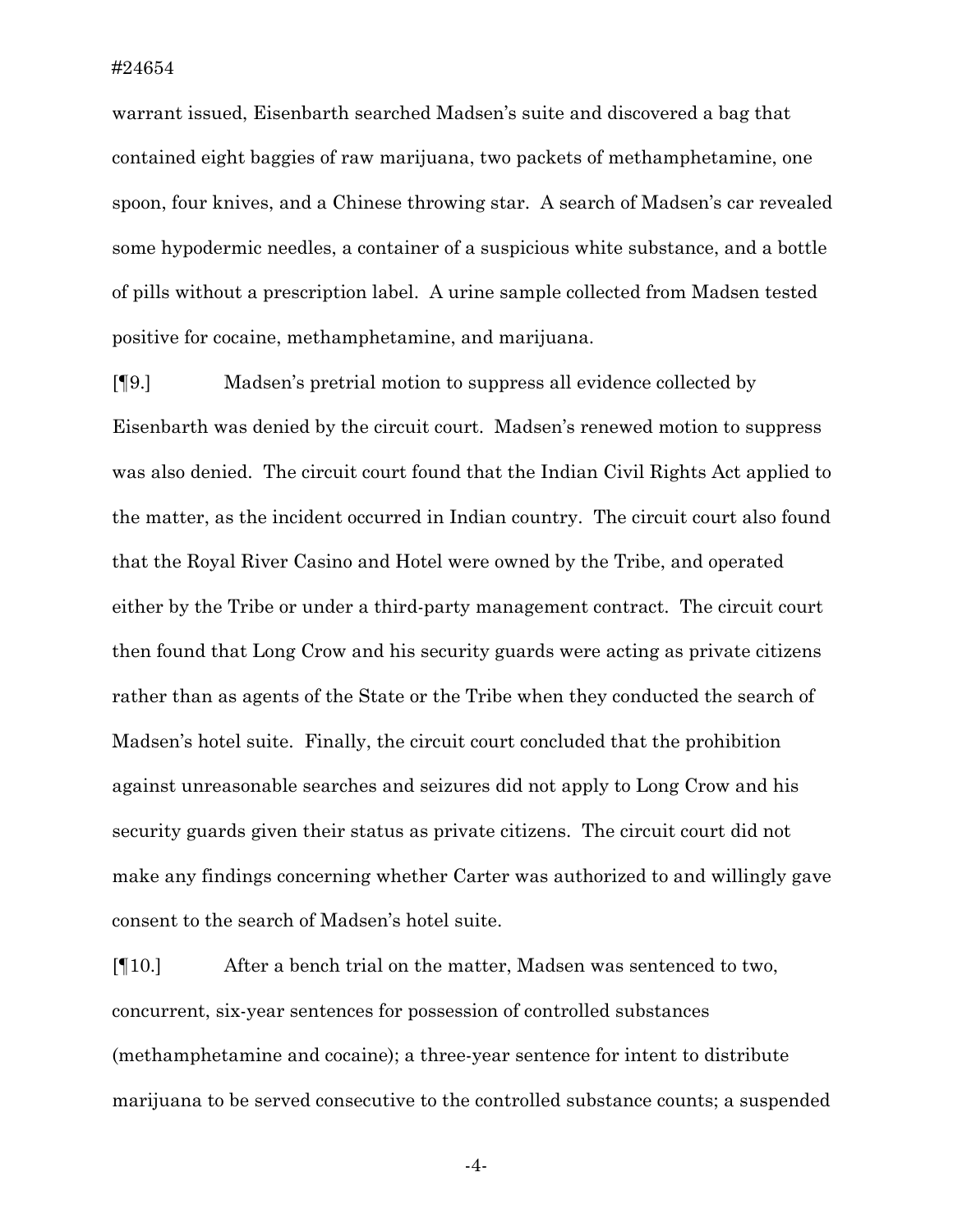### #24654

thirty-day jail sentence for possession of marijuana; and a second suspended thirtyday jail sentence for ingesting substances. Madsen raises two issues on appeal:

- 1. Whether the circuit court erred by denying Madsen's motion to suppress and motion to reconsider based on its conclusion of law that the hotel security guards were not working as agents of State or Tribal law enforcement.
- 2. Whether the circuit court erred by not considering Madsen's motion to suppress and motion to reconsider based on Carter's inability to consent to a search of the hotel suite.

## **STANDARD OF REVIEW**

[¶11.] A warrantless search conducted by the government, its officials and agents implicates a defendant's Fourth Amendment right. State v. Bowker, 2008 SD 61, ¶17, 754 NW2d 56, 62 (citing State v. Sweedland, 2006 SD 77, ¶¶12-13, 721 NW2d 409, 412). "The constitutional provisions prohibiting unreasonable searches and seizures only protect against action by the government, its officials and agents, and have no application to the wrongful or unauthorized acts of private individuals." State v. Cundy, 86 SD 766, 771, 201 NW2d 236, 239 (1972) (citing 79 CJS Searches and Seizures § 5c, p783). "This Court reviews the denial of a motion to suppress alleging a violation of a constitutionally protected right as a question of law by applying the de novo standard." *Bowker*, 2008 SD 61, ¶17, 754 NW2d at 62 (citing State v. Stanga, 2000 SD 129, ¶8, 617 NW2d 486, 488 (citing Ornelas v. United States, 517 US 690, 699, 116 SCt 1657, 1663, 134 LEd2d 911 (1996); United States v. Khan, 993 F2d 1368, 1375 (9thCir 1993); State v. Hirning, 1999 SD 53, ¶9, 592 NW2d 600, 603)). However, the clearly erroneous standard is applied to the circuit court's findings of fact. *Id*.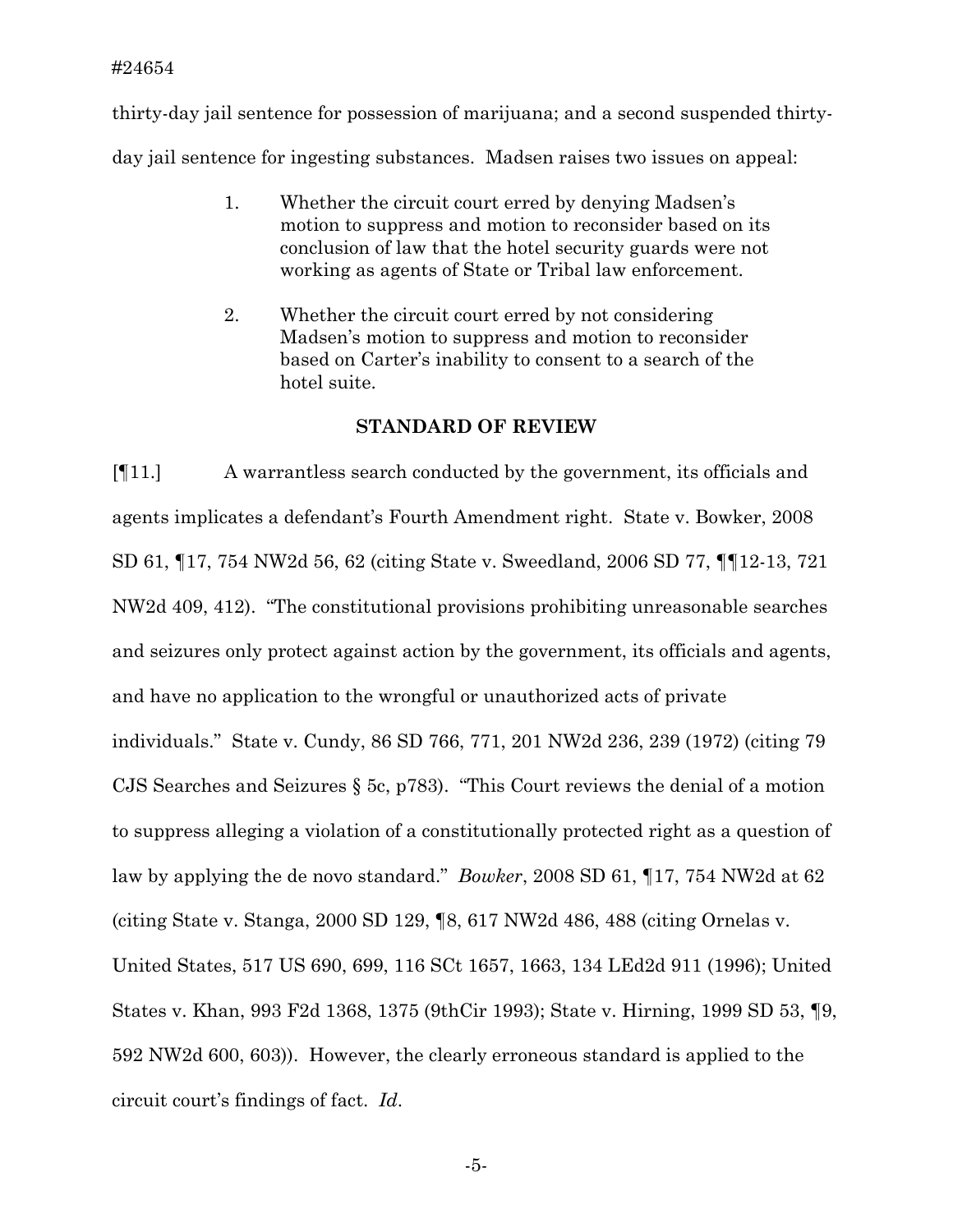#24654

## **ANALYSIS AND DECISION**

## [¶12.] **1. Whether the circuit court erred by denying Madsen's motion to suppress and motion to reconsider based on its conclusion of law that the hotel security guards were not working as agents of State or Tribal law enforcement.**

[¶13.] Madsen argued below that the hotel security guards were agents of the Tribe and in that capacity were required to adhere to Fourth Amendment principals by virtue of the Indian Civil Rights Act, 25 USC § 1302(2). Madsen contended that violations of the reasonableness requirement in the Indian Civil Rights Act by hotel security guards required suppression of the marijuana bud seized in the hotel suite at the time of the original search. Madsen further contended all evidence subsequently discovered in the safety search of his person and under the search warrant obtained after the discovery of the marijuana bud was fruit of the poisonous tree and should have been excluded under *Wong Sun v. United States*, 371 US 471, 83 SCt 407, 9 LEd2d 441 (1963). In the alternative, Madsen argued that the hotel security guards were acting as agents of the City of Flandreau Police Department, and thus their actions were limited by the constraints of the Fourth Amendment.

[ $[14.]$  The circuit court found that the Indian Civil Rights Act, 25 USC  $\S$ 1302(2) applied, and that it provided protections similar to the Fourth Amendment. However, the circuit court found that the prohibition on unreasonable searches and seizures contained in the Indian Civil Rights Act did not apply to Long Crow and the security guards, as they were acting as private citizens at the time of the search.

-6-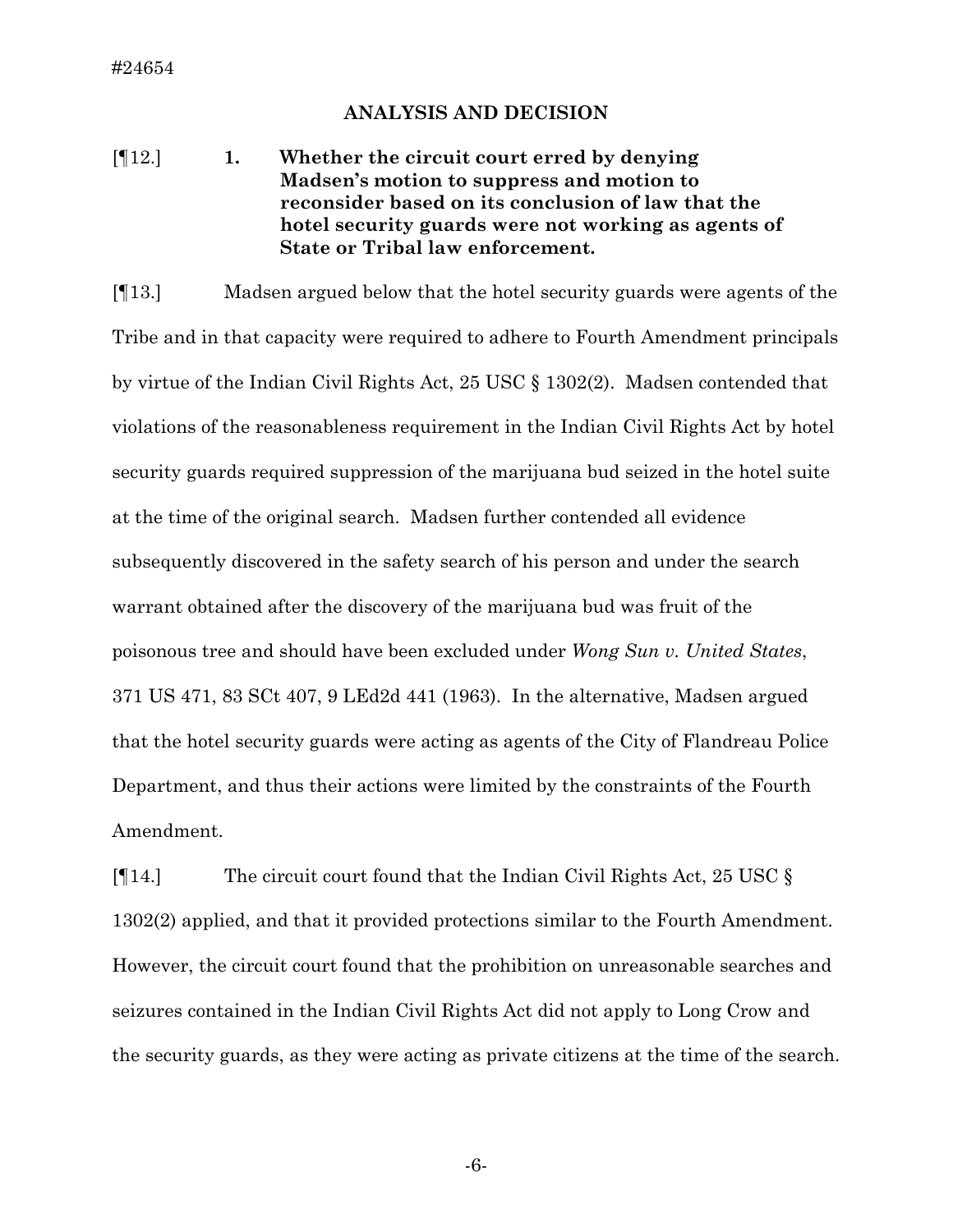## *The Indian Civil Rights Act and the Fourth Amendment*

[¶15.] The Indian Civil Rights Act provides in relevant part:

No Indian tribe in exercising powers of self-government shall--

**. . .** 

**(2)** violate the right of the people to be secure in their persons, houses, papers, and effects against unreasonable search and seizures, nor issue warrants, but upon probable cause, supported by oath or affirmation, and particularly describing the place to be searched and the person or thing to be seized[.]

25 USC § 1302(2).

[¶16.] The text of the Indian Civil Rights Act is remarkably similar to the

text of the Fourth Amendment, which provides:

The right of the people to be secure in their persons, houses, papers, and effects, against unreasonable searches and seizures, shall not be violated, and no Warrants shall issue, but upon probable cause, supported by Oath or affirmation, and particularly describing the place to be searched, and the persons or things to be seized.

US Const. amend. IV. The Fourth Amendment prohibition against unreasonable searches and seizures is applicable to the states through the Fourteenth Amendment. State v. McCreary, 82 SD 111, 124-25, 142 NW2d 240, 247 (1966) (quoting Mapp v. Ohio, 367 US 643, 81 SCt 1684, 6 LEd2d 1081 (1961)). The constitutional prohibition against unreasonable searches and seizures requires generally that state and federal law enforcement obtain a warrant issued "by a neutral judicial officer based on probable cause prior to the execution of a search or seizure" that implicates the Fourth Amendment. State v. Mattson, 2005 SD 71, ¶29, 698 NW2d 538, 548 (citing State v. De La Rosa, 2003 SD 18, ¶7, 657 NW2d 683, 685 (citing Terry v. Ohio, 392 US 1, 20, 88 SCt 1868, 1879, 20 LEd2d 889

-7-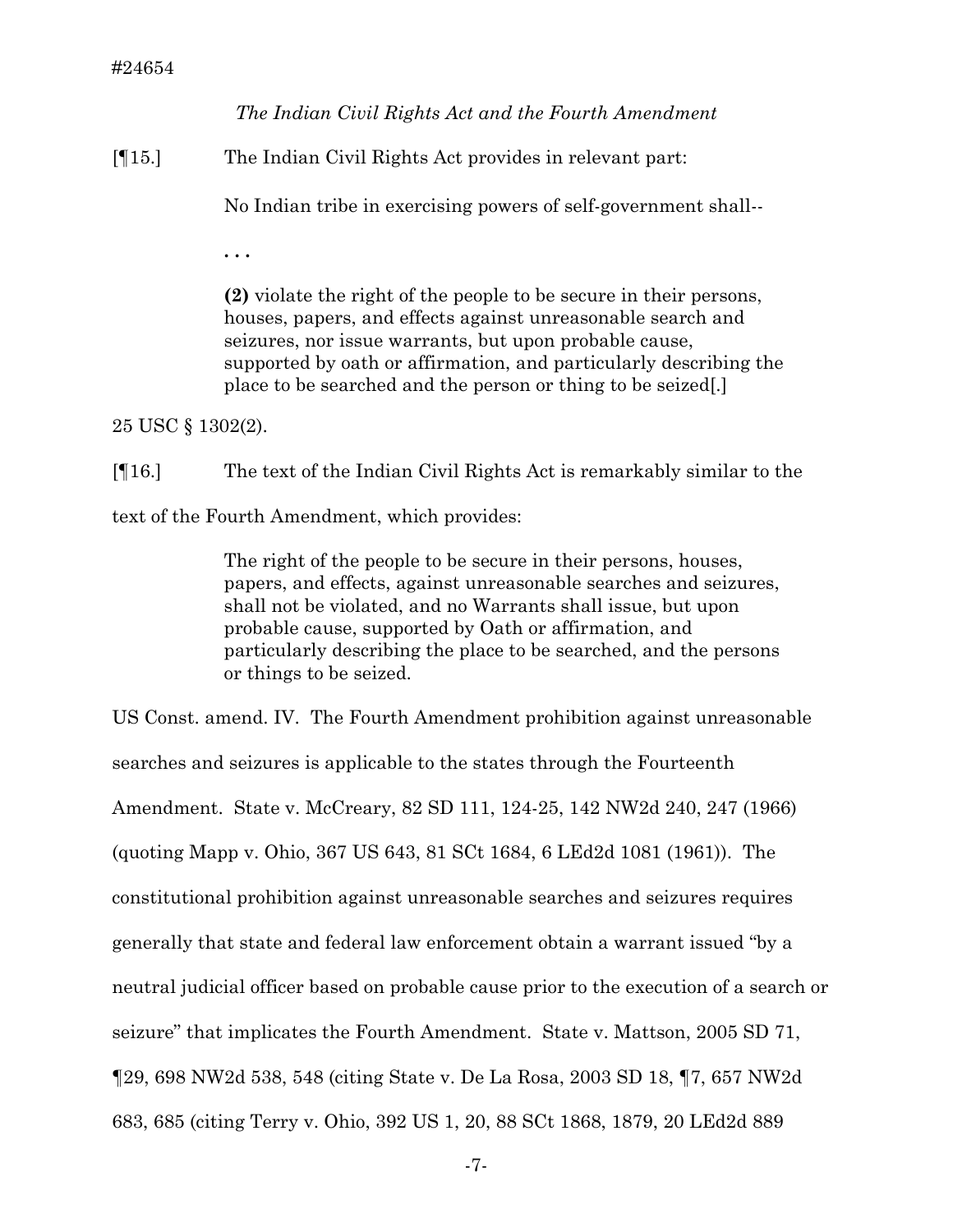$\overline{a}$ 

(1968))). Warrantless searches are permissible under particular circumstances, however, "[t]he State has the burden of proving that a warrantless search falls into a specific exception to the warrant requirement." *Id*. ¶30, 698 NW2d at 548 (citing State v. Hess, 2004 SD 60, ¶23, 680 NW2d 314, 324).

[¶17.] The Fourth Amendment typically does not directly govern the conduct of tribal officials in Indian country. United States v. Schmidt, 403 F3d 1009, 1013 (8thCir 2005); United States v. Becerra-Garcia, 397 F3d 1167, 1171 (9thCir 2005); United States v. Clifford, 664 F2d 1090, 1091-92 n3 (8thCir 1981) (citing Santa Clara Pueblo v. Martinez, 436 US 49, 56, 98 SCt 1670, 1675, 56 LEd2d 106 (1978)); United States v. Erickson, 2008 WL 1803626, \*1 (DSD 2008). However, tribal power to investigate violations in Indian country is constrained by the limits contained in the Indian Civil Rights Act, which was enacted to secure the right to be free of arbitrary and unjust actions by tribal governments[.2](#page-8-0) *Santa Clara Pueblo*, 436 US at 61, 98 SCt at 1678, 56 LEd2d 106 (quoting S.Rep. No. 841, 90th Cong., 1st Sess., pp 5-6 (1967)). Additionally, the Indian Civil Rights Act has been

<span id="page-8-0"></span><sup>2.</sup> Tribal authorities, including tribal law enforcement, have the "traditional and undisputed power to exclude persons whom they deem to be undesirable from tribal lands." United States v. Terry, 400 F3d 575, 579 (8thCir 2005). While it is undisputed that tribes have no jurisdiction to prosecute non-Indians for crimes committed on Indian lands, Oliphant v. Suquamish Indian Tribe, 435 US 191, 212, 98 SCt 1011, 1022-23, 55 LEd2d 209 (1978), tribal officers have authority to detain offenders and transport them to the proper state or federal authorities for criminal prosecution where the offender has "disturb[ed] public order on the reservation. . . ." Duro v. Reina, 495 US 676, 696-97, 110 SCt 2053, 2065-66, 109 LEd2d 693 (1990)). The ability to exclude non-Indian law violators from tribal lands carries with it the power to investigate such violations. *Id*. (citing Brendale v. Confederated Tribes and Bands of Yakima Indian Nation*,* 492 US 408, 422, 109 SCt 2994, 3003, 106 LEd2d 343 (1989).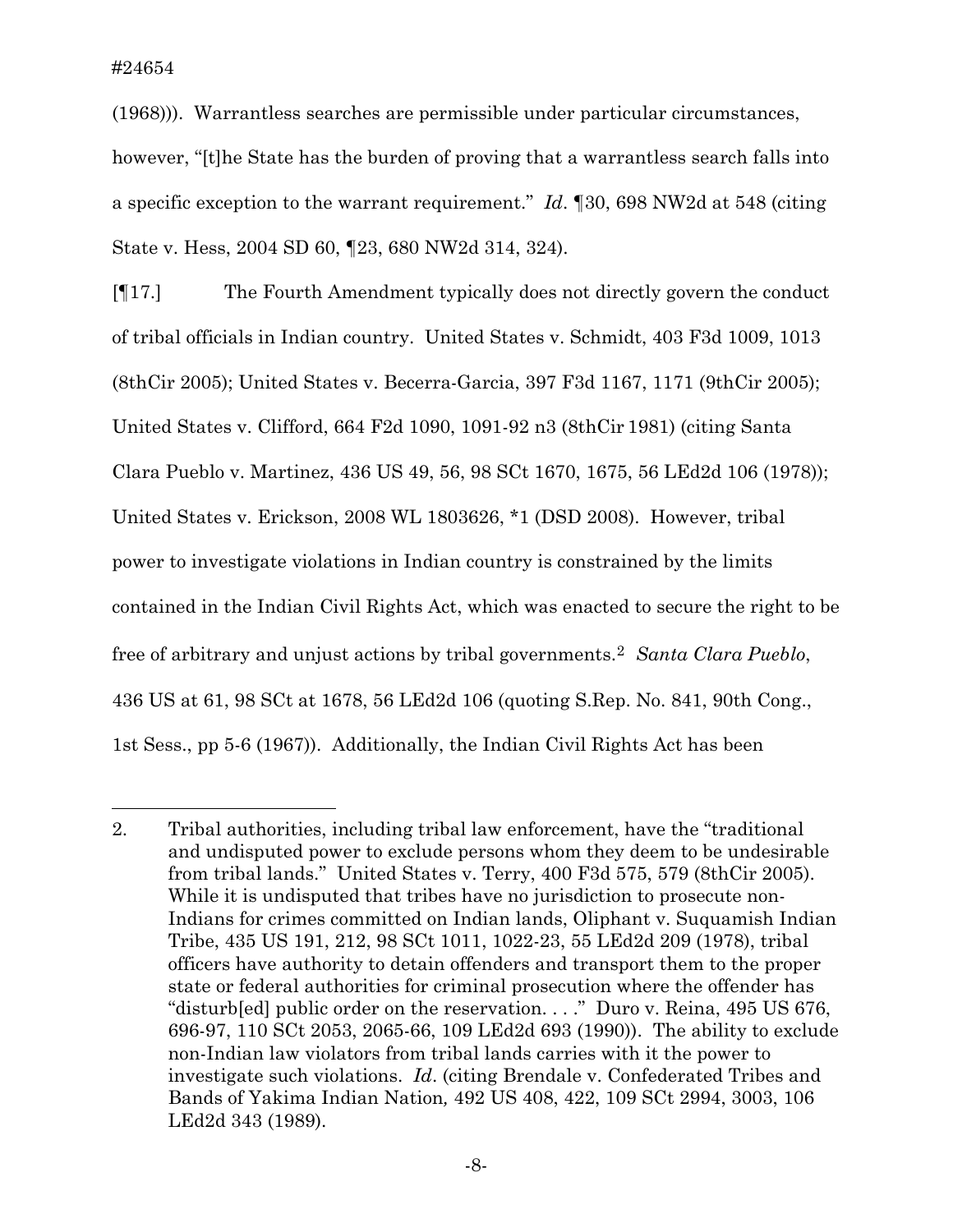extended to protect the rights of non-Indians while on tribal lands from unreasonable searches and seizures by tribal government. United States v. Terry, 400 F3d 575, 579-80 (8thCir 2005) (holding Indian Civil Rights Act required tribal police and Bureau of Indian Affairs officer to comply with reasonableness standards for search and seizure of non-Indian detained on reservation on suspicion of domestic abuse); United States v. Keys, 390 FSupp2d 875, 884 (DND 2005) (statements made by non-Indian defendant illegally detained and questioned by Bureau of Indian Affairs officer on reservation after non-Indian status verified, were obtained in violation of 25 USC § 1302(2) and were suppressed).

[¶18.] Several courts have addressed the issue of whether a search and seizure conducted by tribal government is subject to the same reasonableness standard embodied in the Fourth Amendment by virtue of the Indian Civil Rights Act, 25 USC § 1302(2). *See Terry*, 400 F3d at 579-80; *Becerra-Garcia*, 397 F3d at 1171; Ortiz-Barraza v. United States, 512 F2d 1176, 1180 (9thCir 1975); *Keys*, 390 FSupp2d at 884. Any such "*Duro"* detention is subject to the reasonableness standard embodied in the Fourth Amendment by virtue of the Indian Civil Rights Act, 25 USC § 1302(2), and Fourth Amendment case law is applied to the particular alleged violation. *Terry*, 400 F3d at 579-80 ("tribal officer must avoid effecting a constitutionally unreasonable search or seizure") (citing Duro v. Reina , 495 US 676, 696-97, 110 SCt 2053, 109 LEd2d 693 (1980)); *Becerra-Garcia*, 397 F3d at 1171 (holding "Indian Civil Rights Act . . . imposed an 'identical limitation' on tribal government conduct as the Fourth Amendment."); *Clifford*, 664 F2d at 1091 n3 (holding Fourth Amendment standards govern conduct of tribal officials by virtue of

-9-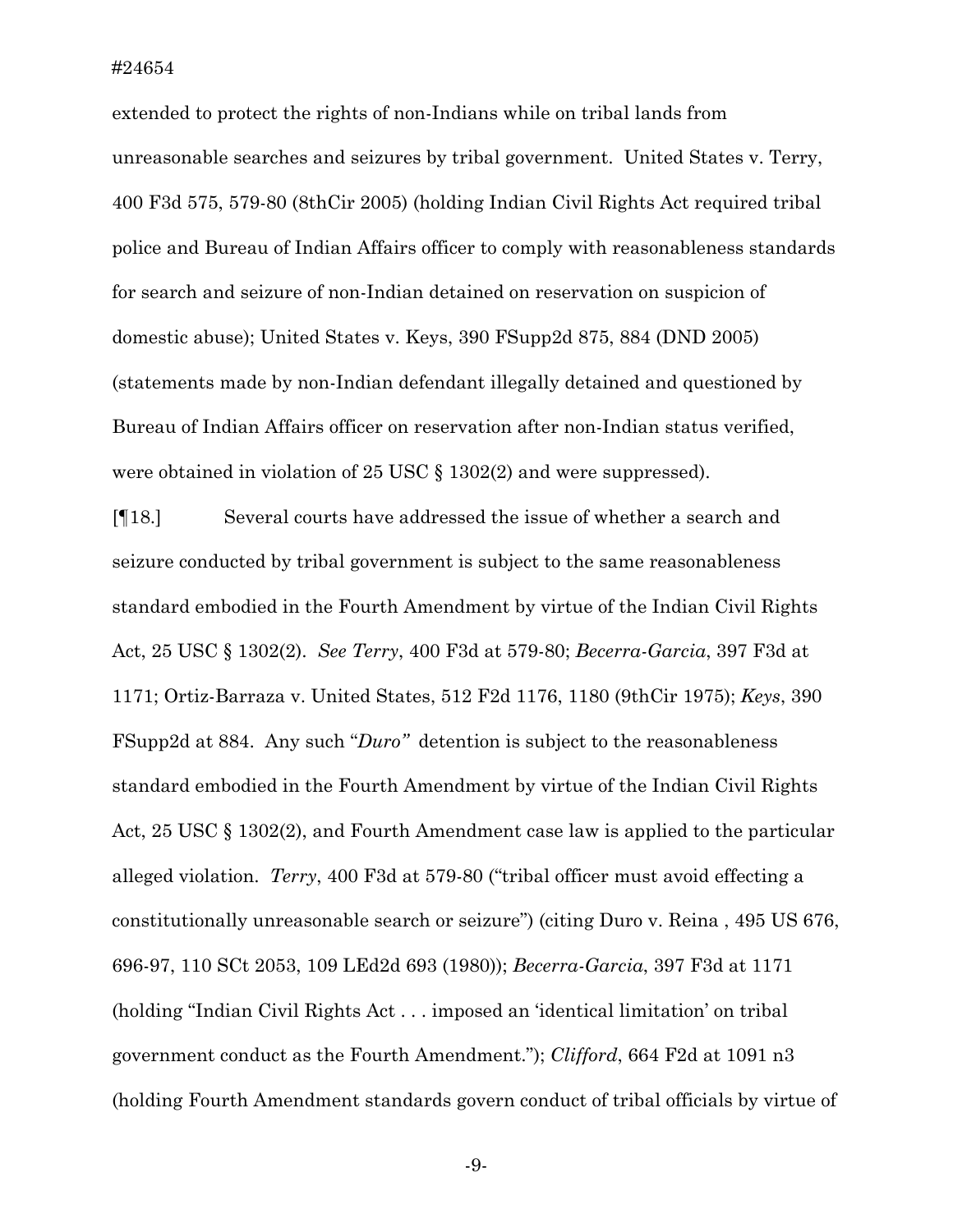Indian Civil Rights Act); *Erickson*, 2008 WL 1803626 at \*1 (holding "Indian Civil Rights Act . . . imposed the same standards on tribal officers as the Fourth Amendment."). These courts generally assumed that the Fourth Amendment's exclusionary rule applied when tribal government violated the reasonableness limitation in the Indian Civil Rights Act, 25 USC § 1302(2), but did not provide any analysis for their supposition. *Terry*, 400 F3d at 580 (applying reasonableness standard in *Terry v. Ohio*, 392 US 1, 88 SCt 1868, 20 LEd2d 889 (1968) to Indian Civil Rights Act); *Becerra-Garcia*, 397 F3d at 1171; *Ortiz-Barraza*, 512 F2d at 1180; *Keys*, 390 FSupp2d at 884; *Clifford*, 664 F2d at 1090; *Erickson*, 2008 WL 1803626 at \*1.

[¶19.] *People v. Ramirez*, 148 CalApp4th 1464 (CalCtApp 2007), squarely addressed whether Congress intended the Fourth Amendment's exclusionary rule to apply to searches and seizures conducted by tribal government in Indian country. The *Ramirez* court noted that the language of the Indian Civil Right Act, enacted in 1968, is almost identical to the language of the Fourth Amendment, and "thus evidences a congressional intent to extend, as against the Indian tribes, 'the security of one's privacy against arbitrary intrusions by the police – which is at the core of the Fourth Amendment.'" *Id*. at 1470 (quoting Wolf v. Colorado, 338 US 25, 27-28, 69 SCt 1359, 1361, 93 LEd2d 1081(1949) *overruled by Mapp*, 367 US 643, 81 SCt 1684, 6 LEd2d 1081). The legislative history of the Indian Civil Rights Act lends support to this proposition. "A central purpose of the Indian Civil Rights Act was to 'secure for the American Indian . . . the broad constitutional rights afforded to other Americans,' and thereby to 'protect individual Indians from arbitrary and

-10-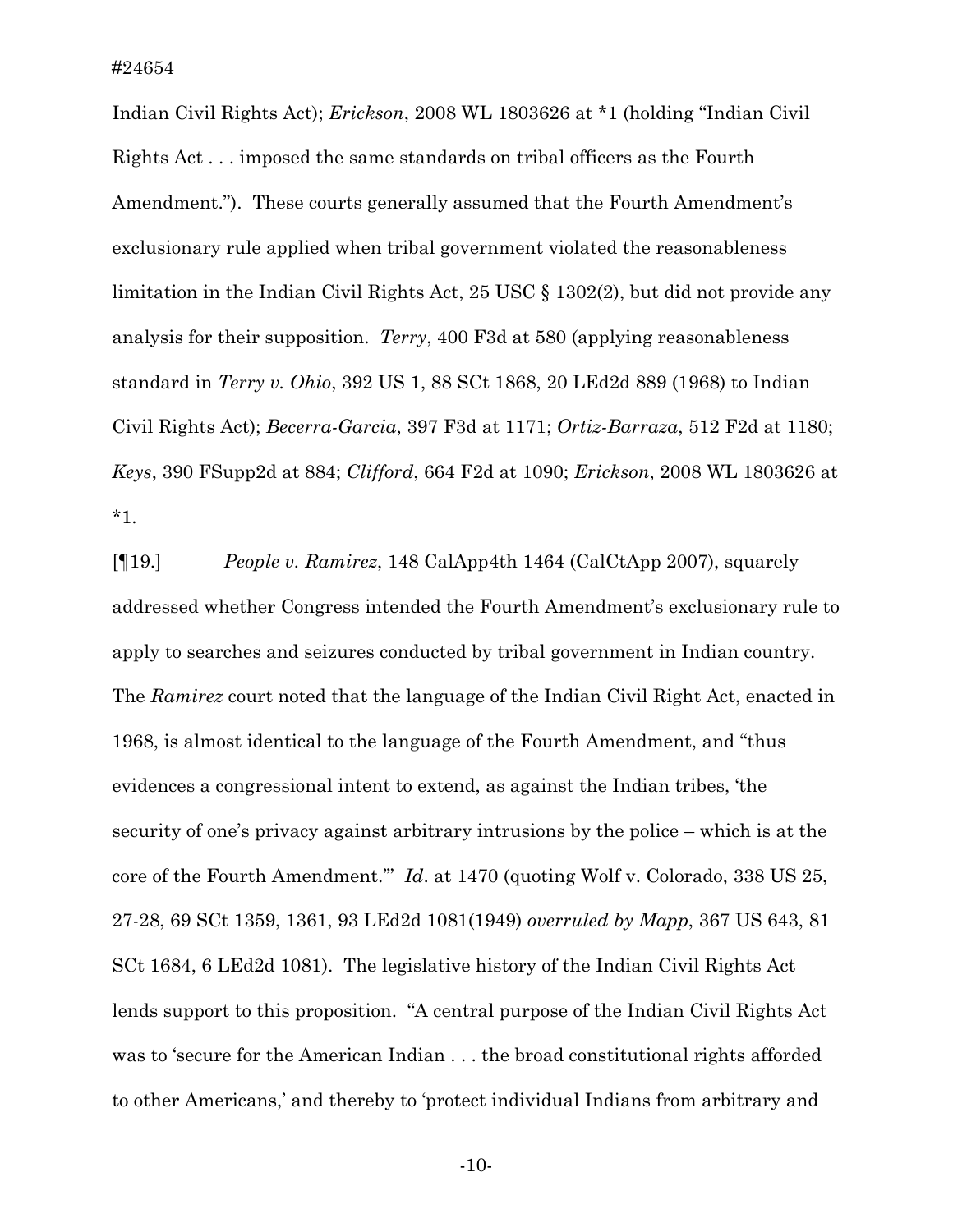l

unjust actions of tribal governments.'" *Id*. (quoting *Santa Clara Pueblo*, 436 US at 61, 98 SCt at 1678, 56 LEd2d 106 (quoting S.Rep. No. 841, 90th Congr., 1st Sess., pp 5-6 (1967)) (citing generally Burnett, An Historical Analysis of the 1968 'Indian Civil Rights' Act (1971-1972) 9 HarvLJ on Legis 557). The *Ramirez* court concluded that the Indian Civil Rights Act, 25 USC § 1302(2), limits tribal power to conduct unreasonable searches and seizures to the same degree that the Fourth Amendment limits the power of the federal and state governments. *Id*. at 1471.

[¶20.] The *Ramirez* court then turned its focus to the exclusionary rule. *Id*. at 1473. It noted that at the time of the enactment of the Indian Civil Rights Act in 1968, the United States Supreme Court had previously held in 1961 in *Mapp v. Ohio*, 367 US at 655-56, 81 SCt at 1692, 6 LEd2d 1081, that "the exclusionary rule was 'part and parcel of the Fourth Amendment's limitation upon governmental encroachment of individual privacy' and 'an essential part of both the Fourth and Fourteenth Amendments.'" *Id*. at 1473 (quoting *Mapp*, 367 US at 651, 658, 81 SCt at 1689, 1693, 6 LEd2d 1081).[3](#page-11-0) The enactment of the Indian Civil Rights Act against the backdrop of *Mapp* evidences congressional intent to graft the Fourth Amendment exclusionary rule onto 25 USC § 1302(2). *Id*. at 1473-75. Thus, we are required to review a trial court's ruling on a motion to suppress evidence seized in

<span id="page-11-0"></span><sup>3.</sup> The United States Supreme Court would eventually reverse course and describe the exclusionary rule as a "judicially created remedy designed to safeguard Fourth Amendment rights generally through its deterrent effect, rather than a personal constitutional right of the party aggrieved." *Ramirez*, 148 Cal App4th at 1473 (quoting United States v. Calandra, 414 US 338, 348, 94 SCt 613, 620, 38 LEd2d 561 (1974)) (citing United States v. Leon, 468 US 897, 104 SCt 3405, 82 LEd2d 677 (1984)).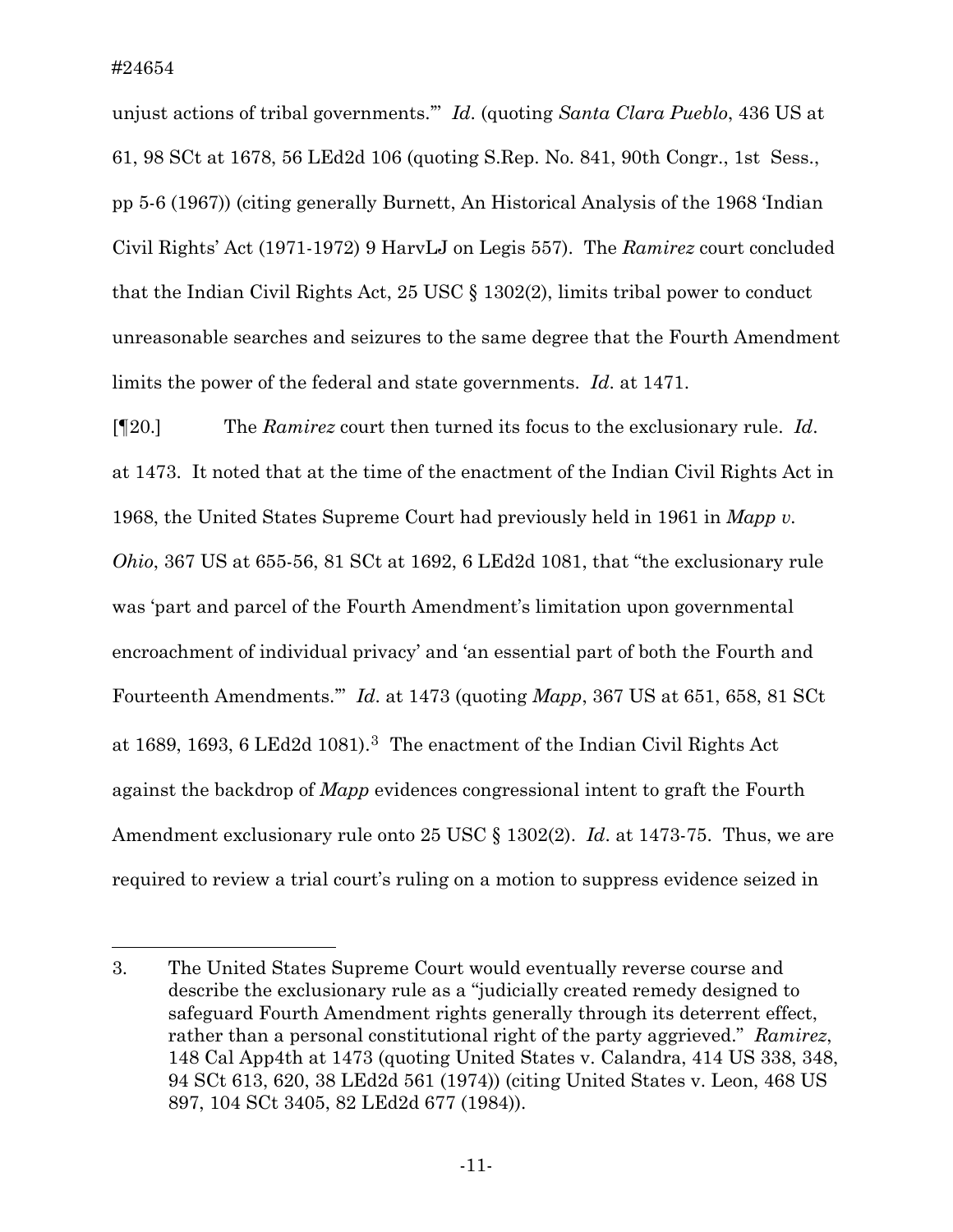violation of the Indian Civil Rights Act, 25 USC § 1302(2) under Fourth Amendment case law, including application of the exclusionary rule.

## *Were the Security Guards Government Actors?*

[¶21.] Given that the exclusionary rule applies to the Indian Civil Rights Act, we next must determine whether the Tribe was engaged in "exercising powers of self government" as it pertains to Long Crow and the security guards when they conducted the search of Madsen's hotel suite. In the alternative, Madsen argues that Long Crow and his security guards were agents of local law enforcement. If the answer to either of these inquires is yes, then we must reverse and remand the matter to the trial court.

[¶22.] "Indian tribes have the exclusive right to regulate gaming activity on Indian lands if the gaming activity is not specifically prohibited by Federal law and is conducted within a State which does not, as a matter of criminal law and public policy, prohibit such gaming activity." Indian Gaming Regulation, 25 USC § 2701(5) (1988). For purposes of the Indian Gaming Regulation, Indian lands are defined as

**(A)** all lands within the limits of any Indian reservation; and

**(B)** any lands title to which is either held in trust by the United States for the benefit of any Indian tribe or individual or held by any Indian tribe or individual subject to restriction by the United States against alienation and over which an Indian tribe exercises governmental power.

25 USC § 2703(4).

[¶23.] According to the record below, the Flandreau Santee Sioux Tribe operates its casino under the provisions of the Indian Gaming Regulation on trust

-12-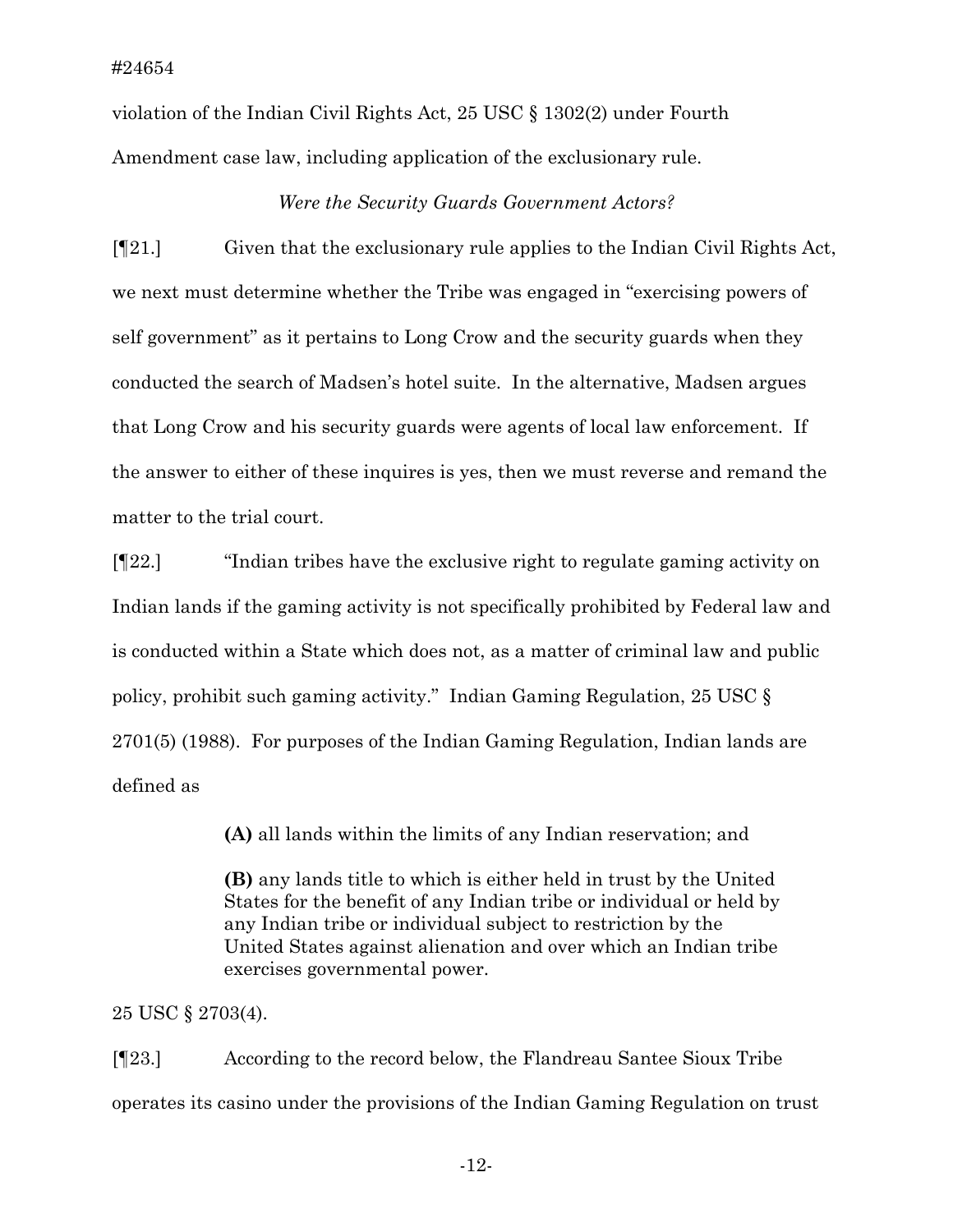land. The State's supplemental materials provided after oral arguments included a Gaming Compact between the Tribe and the State of South Dakota that substantiates that fact. As such, it is the Tribe's responsibility to conduct its gaming operations in compliance with Indian Gaming Regulation, which requires, among other things, adequate security measures and personnel. Indian Gaming Regulation, 25 USC  $\S 2710(b)(E) - (F)$ . The Flandreau Santee Sioux Gaming Commission's internal regulations detail the functions of its security department:

- 1. The Security people are responsible for the safety and protection of casino transactions giving support to the employees and ensuring guests of fair play. (See [Flandreau Santee Sioux Tribal Gaming Commission] (FSSTGC) Regulations, Section 1300, General 1300.15).
- 2. The Security Director shall employ and engage such Security personnel as may be reasonably necessary to insure the reasonable safety and security of the casino/Motel Complex and its guests and employees and of the monies incident to managing and operating the same at all times.
- 3. Protection from and elimination of any element or agent which jeopardizes the welfare and security of the casino's property, patrons and employees.

[¶24.] The Casino has implemented policies and procedures to assist security guards with maintaining compliance with the Flandreau Santee Sioux Tribal Gaming Commission's internal regulations, and ensuring casino operations are conducted fairly, cash accounted for accurately, and removing any "agent" from the property who presents a security risk. In addition to duties pertaining to casino operations, security guards also provides safety and security services at the Tribe's adjacent hotel property. The Casino's policies and procedures state that security guards are not permitted to search a casino guest or a guest's hotel room, or to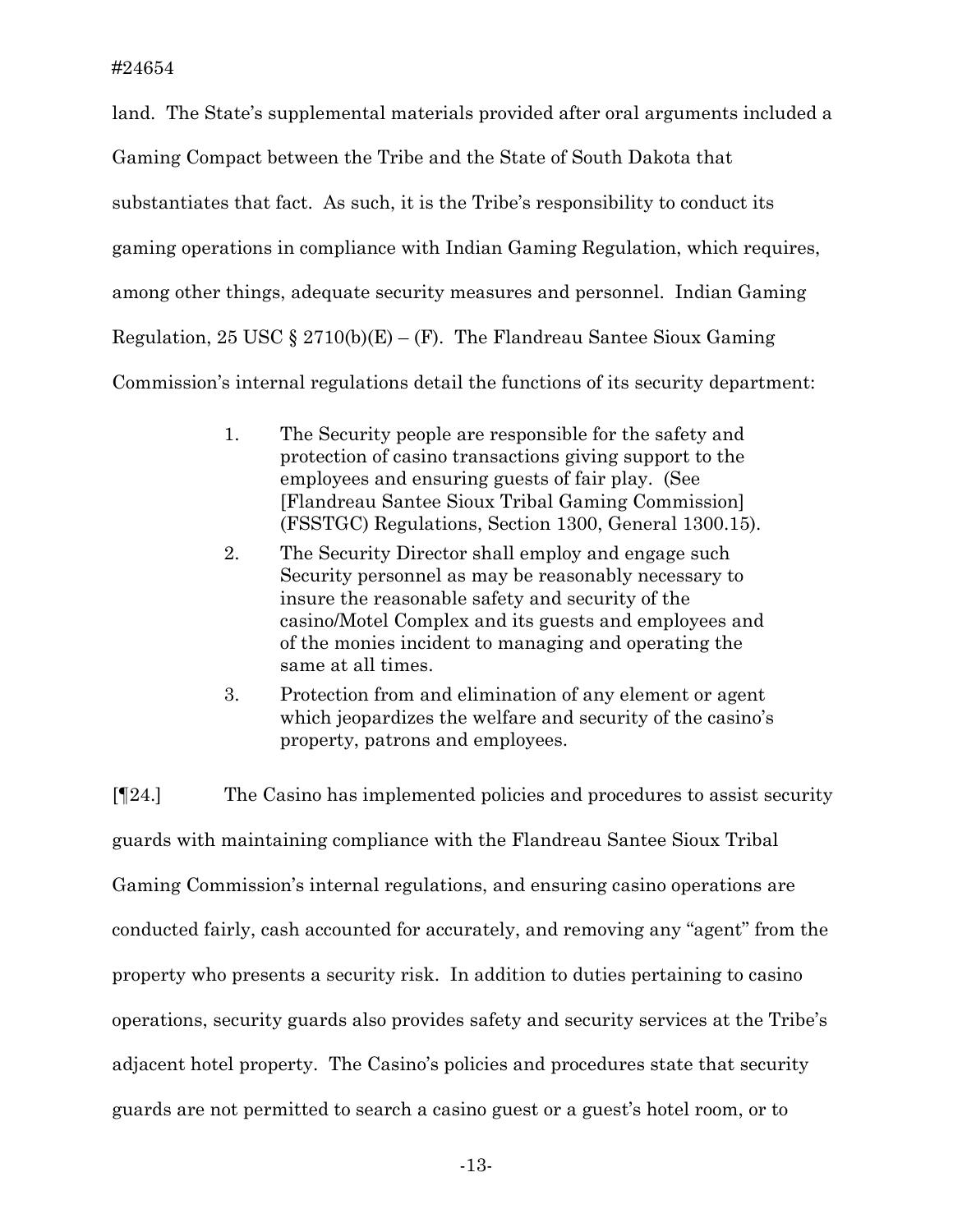$\overline{a}$ 

conduct an arrest. Instead, security guards may detain guests suspected of criminal conduct and contact local law enforcement officers who will determine and conduct any arrest or search that may be necessary. Based on these facts, regulations, policies and procedures, we conclude that the security guards were employed by the Tribe in its exercise of powers of self government as it relates to its lawful operation of its gaming operation under Indian Gaming Regulation, 25 USC § 2701 et al[.4](#page-14-0)

[¶25.] The State argues that the security guards were acting as private citizens rather than agents of the Tribe in carrying out their duties. The State cites to *Ramirez*, 148 CalApp4th at 1471 n8, in support of its argument that the exclusionary rule cannot apply to Long Crow and the security guards because they were not tribal officers, but rather were employed as private security guards at the casino. The holding in *Ramirez* is not as narrow as the State suggests in its brief. *Ramirez* does not stand for the proposition that the exclusionary rule applies only to violations of the Indian Civil Rights Act by tribal officers, or as the State contends specifically to violations by tribal law enforcement officers. *Ramirez* stands for the proposition that the exclusionary rule applies to violations of the Indian Civil Rights Act by tribal governments. The *Ramirez* court also specifically rejected the very argument advanced by the State in the instant case: "we reject the People's argument that 'with respect to non-Indians, tribal officers have

<span id="page-14-0"></span><sup>4.</sup> We see no distinction between the two possible scenarios presented by the State, that Long Crow and his security guards were employed either directly by the Tribe, or by a third-party contractor on behalf the Tribe. Under either scenario, the Tribe was ultimately responsible for providing security for its gaming operations in compliance with the Indian Gaming Regulation, 25 USC  $\S 2710(b)(2)(E) - (F)$ .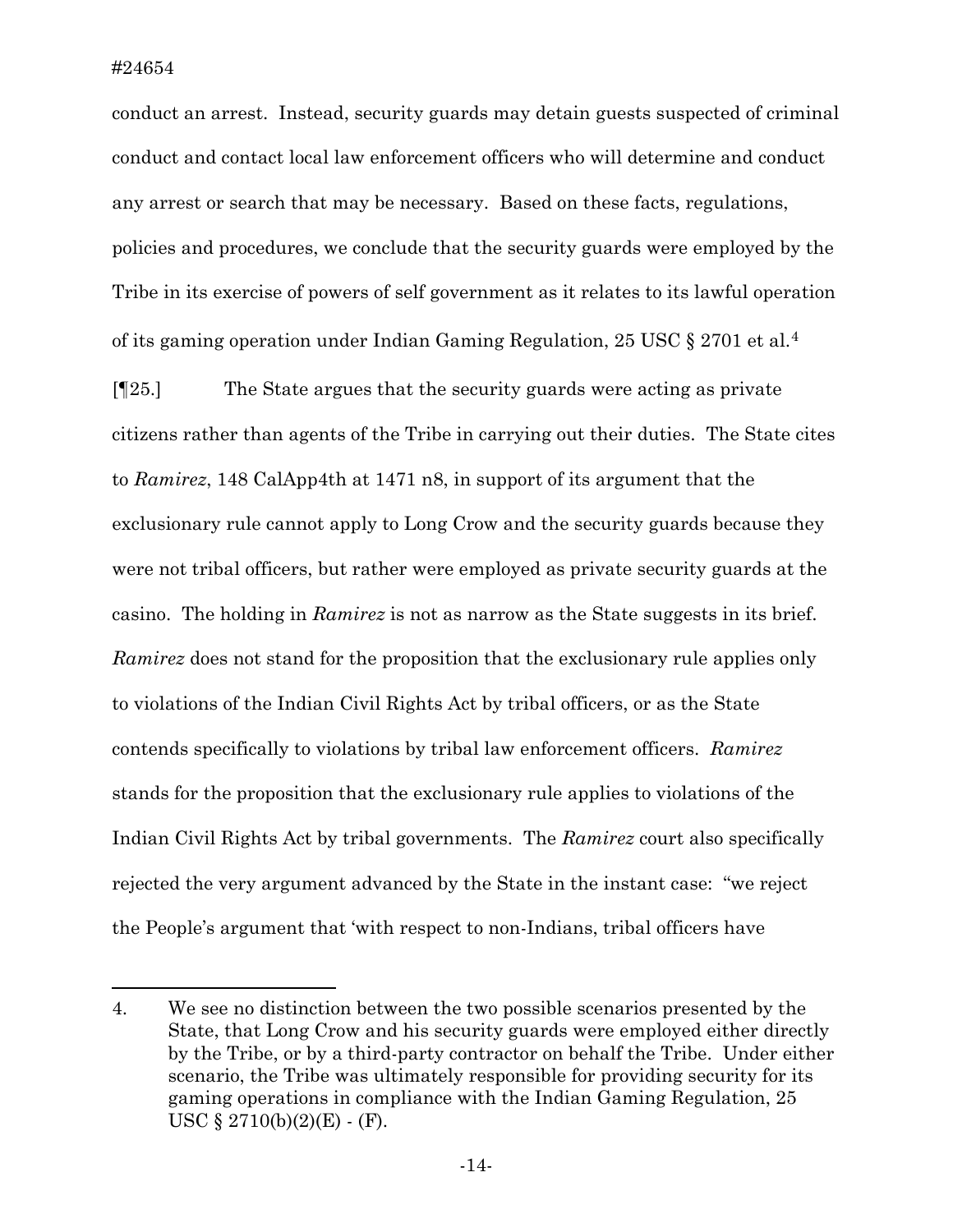essentially the same status as security guards who patrol their employers' premises.'" *Ramirez*, 148 CalApp4th at 1471 n8.

[¶26.] Furthermore, the Fourth Amendment prohibition against unreasonable searches and seizures has never been limited exclusively to the conduct of law enforcement officers. Ferguson v. City of Charleston, 532 US 67, 76- 77, 121 SCt 1281, 1287-88, 149 LEd2d 205 (2001) (holding that employees of a state run hospital were government actors subject to the strictures of the Fourth Amendment when conducting urine screenings for cocaine use on pregnant mothers without informed consent for purposes of criminal prosecution); New Jersey v. T.L.O., 469 US 325, 335-37, 105 SCt 733, 739-40, 83 LEd2d 720 (1985) (holding searches of student lockers by public school officials was government action subject to Fourth Amendment reasonableness standards). The reasonableness restraint is imposed on "'government action' –that is, 'upon the activities of sovereign authority.'" *T.L.O.*, 469 US at 335, 105 SCt at 739, 83 LEd2d 720 (citing Burdeau v. McDowell, 256 US 465, 475, 41 SCt 574, 576, 65 LEd 1048 (1921)). Hence, the Fourth Amendment is applicable to the activities of both civil and criminal authorities. *Id*. (holding public school officials subject to Fourth Amendment limits) (citing Camara v. Municipal Court, 387 US 523, 528, 87 SCt 1727, 1730, 18 LEd2d 930 (1967) (holding building inspectors subject to the Fourth Amendment standards); Marshall v. Barlow's Inc., 436 US 307, 312-13, 98 SCt 1816, 1820, 56 LEd2d 305 (1978) (holding Occupational Safety and Health Act inspectors subject to Fourth Amendment standards); Michigan v. Tyler, 436 US 499, 506, 98 SCt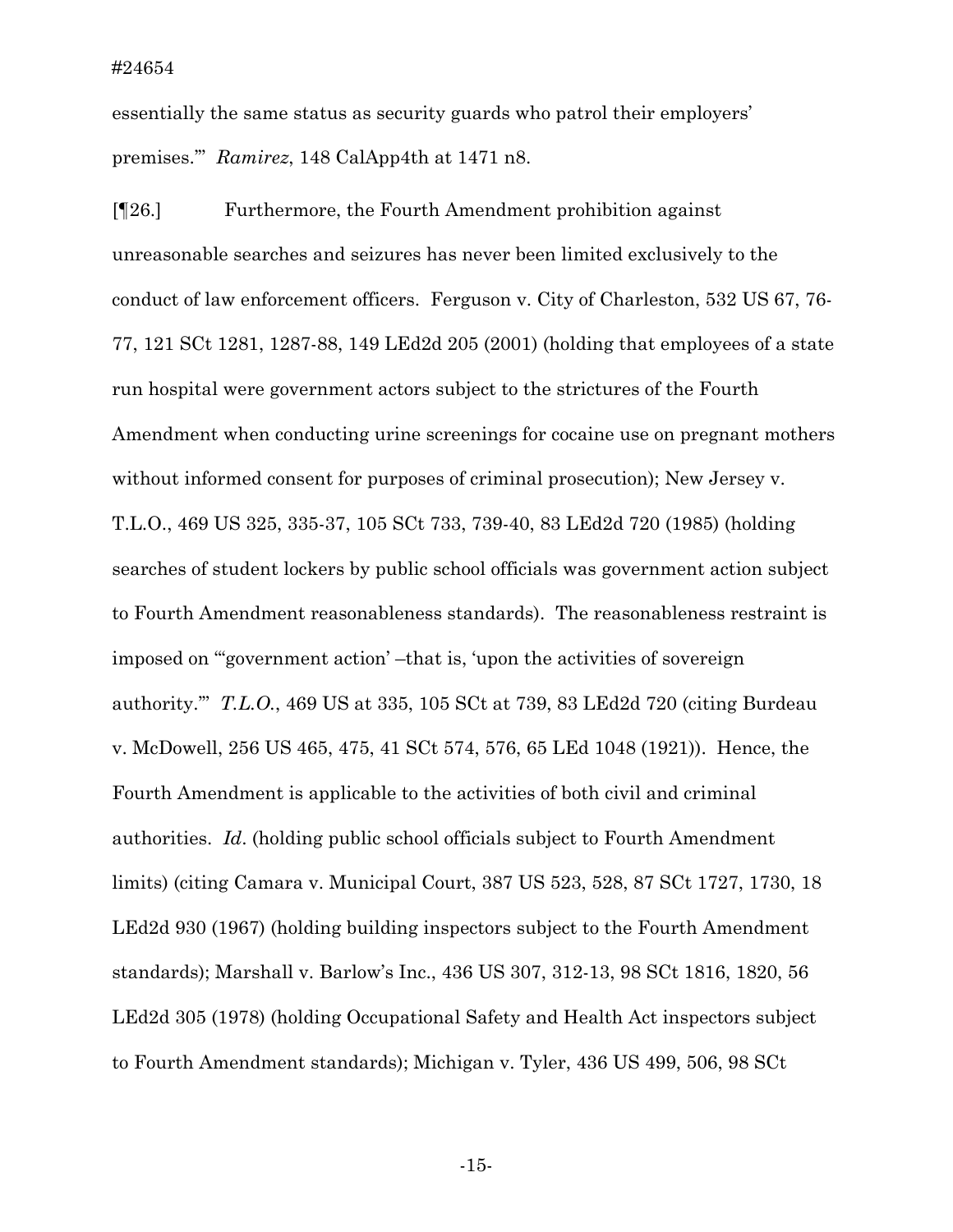1942, 1948, 56 LEd2d 486 (1978) (firemen entering privately owned premises to battle fire subject to Fourth Amendment standards)).

[¶27.] Like the hospital staff of the state run hospital in *Ferguson*, and the public school officials in *T.L.O.*, Long Crow and the security guards were Tribal government actors by virtue of their status as employees of the Tribal casino operation, a distinctly Tribal governmental operation by virtue of Indian Gaming Regulation, 25 USC § 2701(5). While it is undisputed that Long Crow and the security guards were not employed by the Tribe as law enforcement officers, they were employed in a civil capacity to provide safety and security services for the gaming operation on Tribal land. As such, their actions when conducting searches and seizures were subject to the constraints of the Fourth Amendment, including the exclusionary rule, as embodied in the Indian Civil Rights Act*,* 25 USC § 1302(2)*.* 

[¶28.] This becomes even clearer under the holding in *Becerra-Garcia*, 397 F3d 1167. In that case, tribal officials with the title of tribal rangers were charged with the task of patrolling reservation land for trespassers. *Id*. at 1169. The tribal rangers lacked authority to stop suspicious vehicles, were not cross deputized by local law enforcement, and were without authority to conduct searches on the reservation. *Id*. at 1169-70. The only authority the tribal rangers had was to identify suspicious vehicles and make reports to tribal law enforcement officers, as trespassing was a significant problem on the reservation. *Id*. Tribal rangers spotted Becerra-Garcia's van on a remote dirt road on the reservation within a few weeks of reports of suspicious vehicles in the area. *Id*. at 1170. The tribal rangers

-16-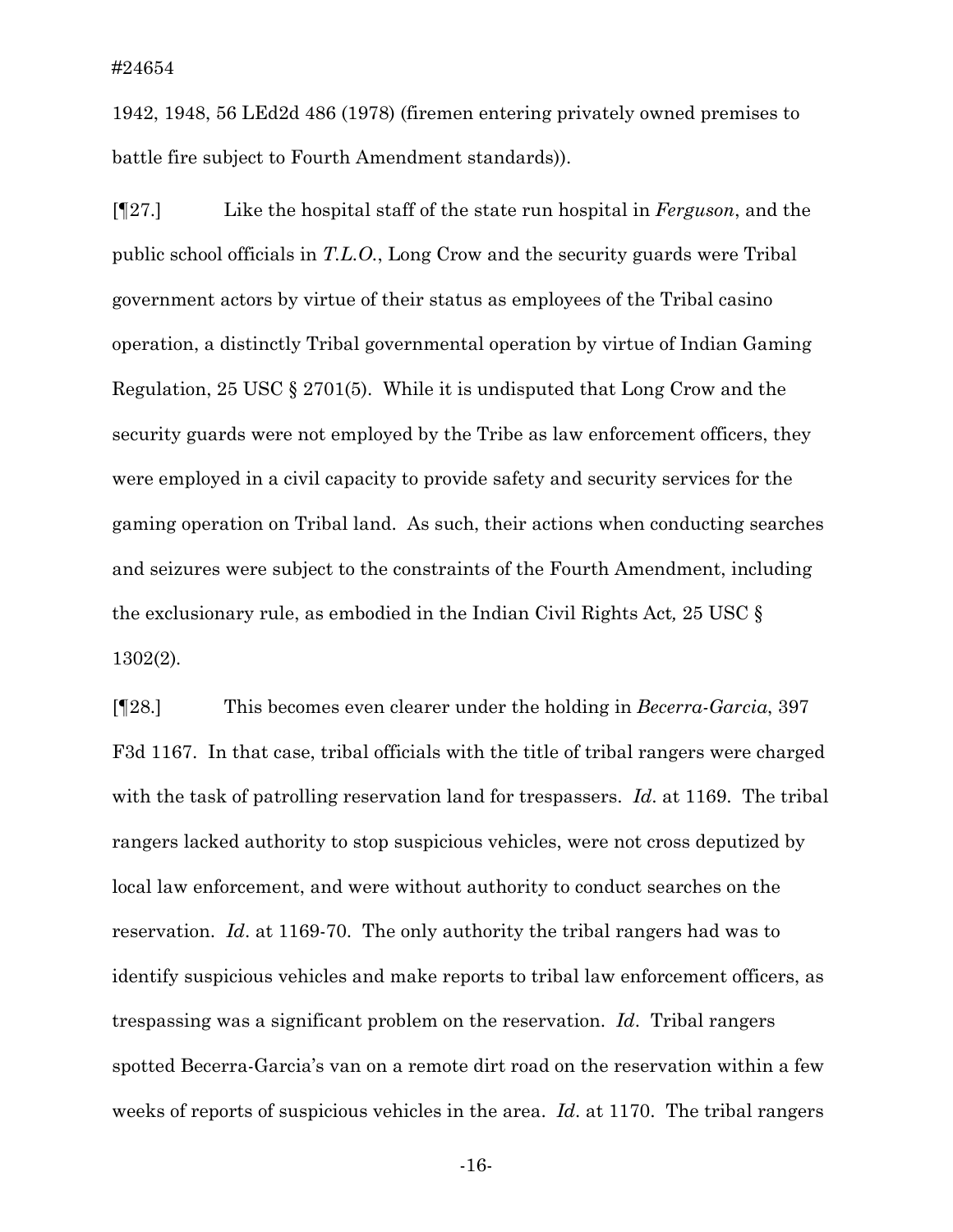approached Becerra-Garcia's van from the rear, and engaged their hazard lights. *Id*. Becerra-Garcia stopped his vehicle and after failing to communicate with the tribal rangers in either English or Spanish, Becerra-Garcia motioned the rangers toward the van. *Id*. Upon approaching the van, the tribal rangers saw twenty individuals who appeared to be illegal aliens in the back of the van. *Id*. The tribal rangers held Becerra-Garcia until tribal law enforcement arrived and conducted an arrest. *Id*. At the trial court level, Becerra-Garcia's motion to suppress all evidence discovered as a result of the stop was denied. Becerra-Garcia appealed. *Id*.

[¶29.] On appeal, Becerra-Garcia argued that the tribal rangers were acting in the capacity of private citizens and not as government actors due to their lack of authority to stop cars on the reservation. *Id*. at 1171. The Ninth Circuit Court of Appeals held the argument "while creative, misses the mark." *Id*. at 1172. The test was not whether the tribal rangers were without law enforcement authority. *Id*. Rather, the test was whether the tribal rangers were government actors under the three-part test in *United States v. Reed*, 15 F3d 928, 931 (9thCir 1994). *Id*. The test was (1) whether the government, in this case the tribal government represented by tribal law enforcement, knew of and acquiesced in the tribal rangers' activities, (2) whether the tribal rangers intended to assist tribal government, and (3) whether the tribal rangers acted to further the ends of tribal government rather than the tribal rangers' own ends. *Id*. (citing *Reed*, 15 F3d at 931 (citing United States v. Miller, 688 F2d 652, 657 (9thCir 1982))). That court concluded that the function of the tribal rangers was to assist the tribal police department and the United States Border Patrol by monitoring remote areas of the reservation, and that both

-17-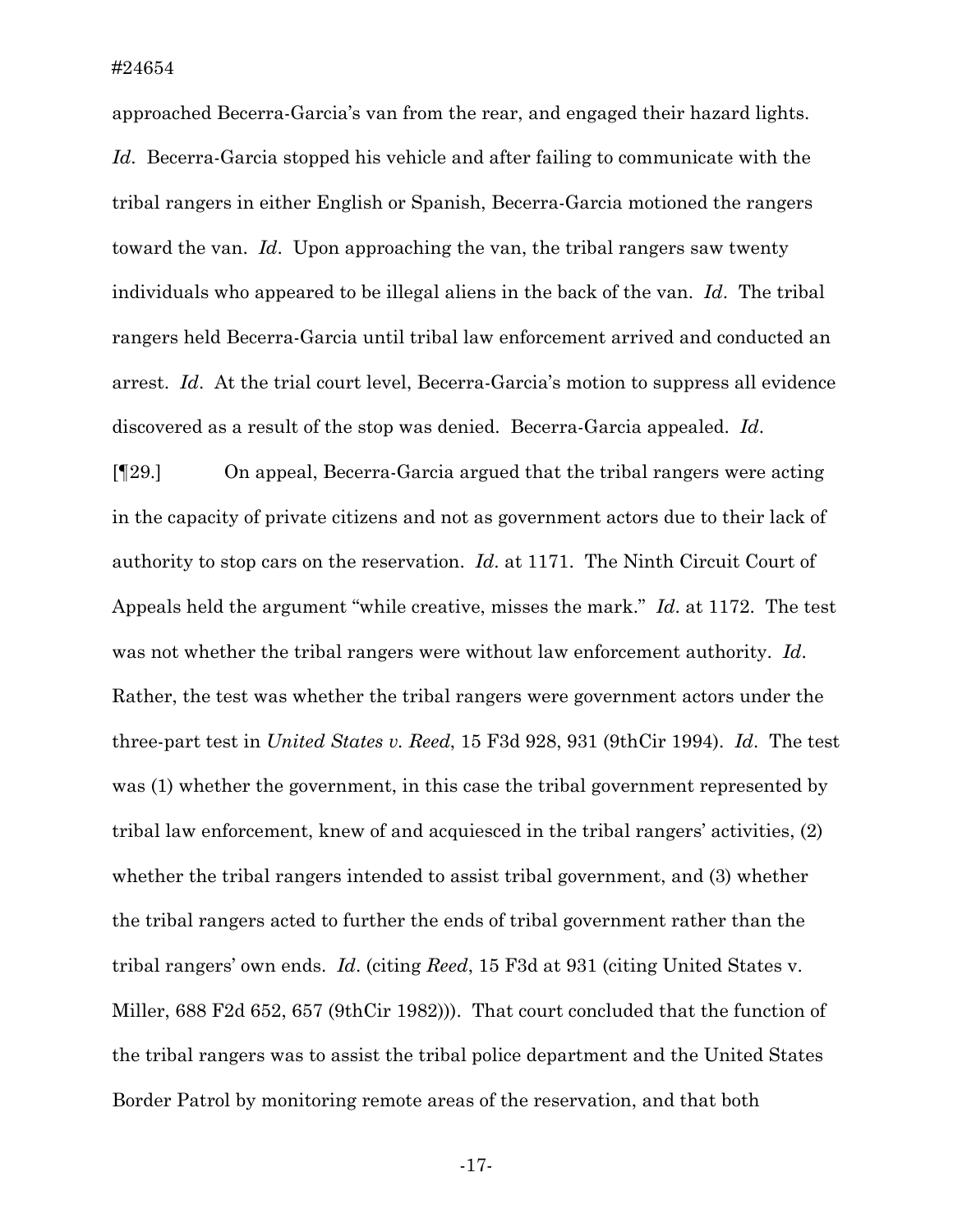#24654

l

government agencies were aware of the tribal rangers' purpose and activities. *Id*. Furthermore, the tribal rangers stopped Becerra-Garcia to enforce the criminal trespass laws of the tribal nation, not for their own personal benefit. *Id*. Thus, that court held the tribal rangers were government actors and subject to the constraints of the Indian Civil Rights Act. *Id*.

[¶30.] The Ninth Circuit Court of Appeals also noted that the tribal rangers exceeded the scope of their authority, as testified to by the tribal rangers involved in the stop, when they initiated the stop of Becerra-Garcia's van. *Id*. at 1173. Despite that fact, that court also held the constraints of the Indian Civil Rights Act applied, as the rangers' authority under tribal law "[was] not the linchpin for determining the admissibility of the evidence obtained as a result of the stop." *Id.* at 1173. Despite lacking Tribal authority to make the traffic stop, that court held that the stop was reasonable within the meaning of the Fourth Amendment because the rangers had reasonable articulable suspicion to investigate Becerra-Garcia for criminal trespass.[5](#page-18-0) *Id*. at 1174-75. That court declined to adopt Becerra-Garcia's argument that a bright-line rule should be adopted for determining reasonableness: "that a stop is automatically unreasonable if the officers lacked authority to conduct the seizure." *Id*. at 1175. Instead, that court adhered to the rule that reasonableness must be determined on a case-by-case basis rather than by a brightline rule. *Id*. (citing *Terry,* 392 US at 17, 20-21, 88 SCt 1868, 20 LEd2d 889

<span id="page-18-0"></span><sup>5.</sup> Becerra-Garcia did not challenge the district court's finding that the rangers had reasonable articulable suspicion to investigate for criminal trespass. *Becerra-Garcia*, 397 F3d at 1174.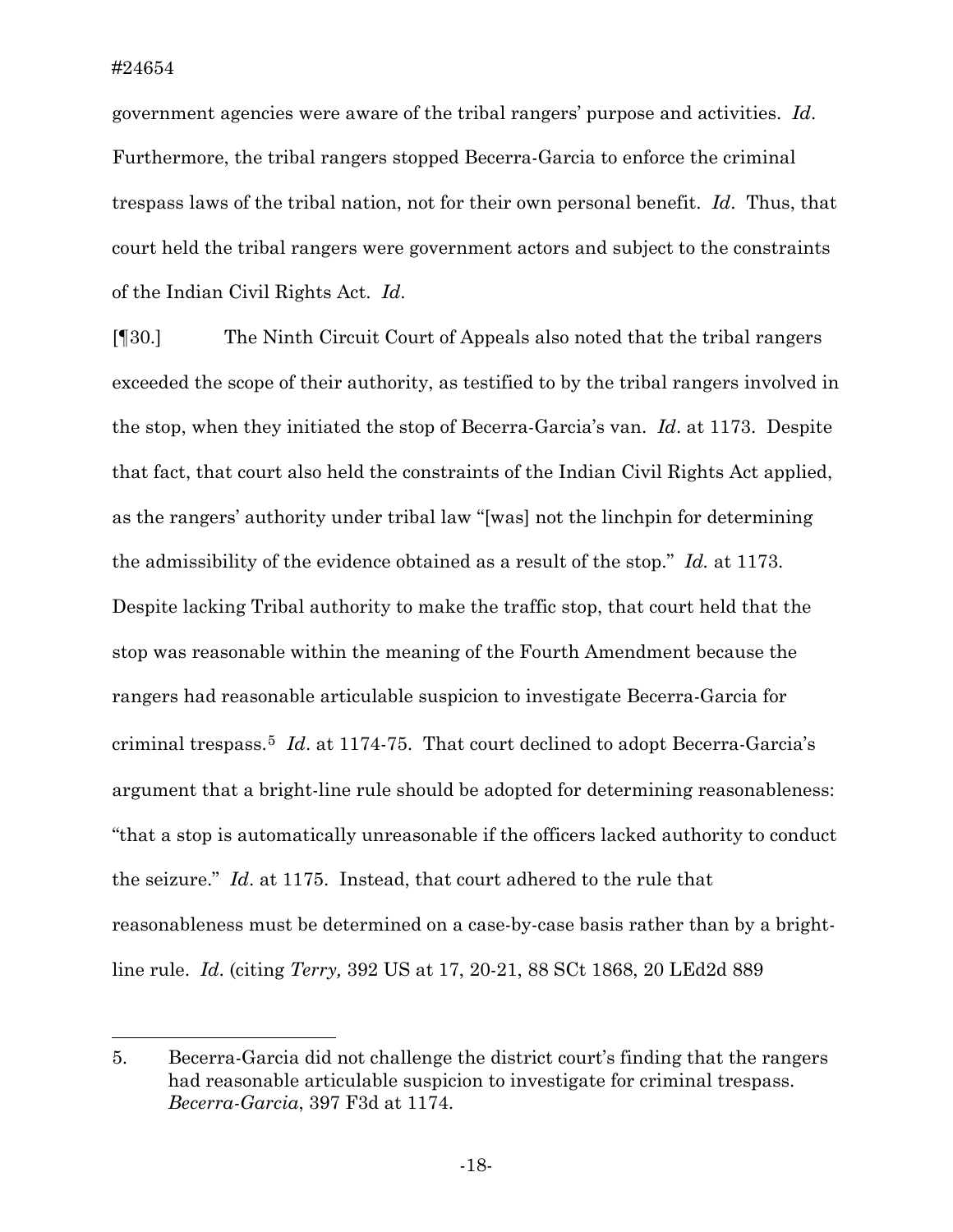("rejecting a 'rigid all-or-nothing model of justification and regulation under the [Fourth] Amendment' in favor of a flexible model that considers the scope of the intrusion and its justification"); Go-Bart Importing Co. v. United States*,* 282 US 344, 357, 51 SCt 153, 75 LEd 374 (1931) ("'There is no formula for the determination of reasonableness. Each case is to be decided on its own facts and circumstances'")).

[¶31.] Thus, in the instant case, the issue is not determined by whether Long Crow and the security guards exceeded the boundaries of their authority to conduct searches under the Flandreau Santee Sioux Gaming Commission's rules and regulations. Instead, we are guided by the legal conclusion that Long Crow and the security guards were government actors charged by the Tribe with the safety and security of the casino and hotel operation. The Tribe, through the Flandreau Santee Sioux Tribal Gaming Commission, knew of the security guards' policies and procedures. Furthermore, Long Crow testified he conducted the search in order to protect casino and hotel property, and not for his own purposes. The security guards, therefore, were Tribal government agents whose conduct was limited by the constraints of the Indian Civil Rights Act.

[¶32.] Because we hold that the security guards were Tribal government actors, we do not need to address Madsen's alternative argument that Long Crow and the security guards were also agents of local law enforcement. However, the circuit court never addressed the reasonableness of the search and whether the consent given by Carter to Long Crow to enter and search the hotel suite was valid.

-19-